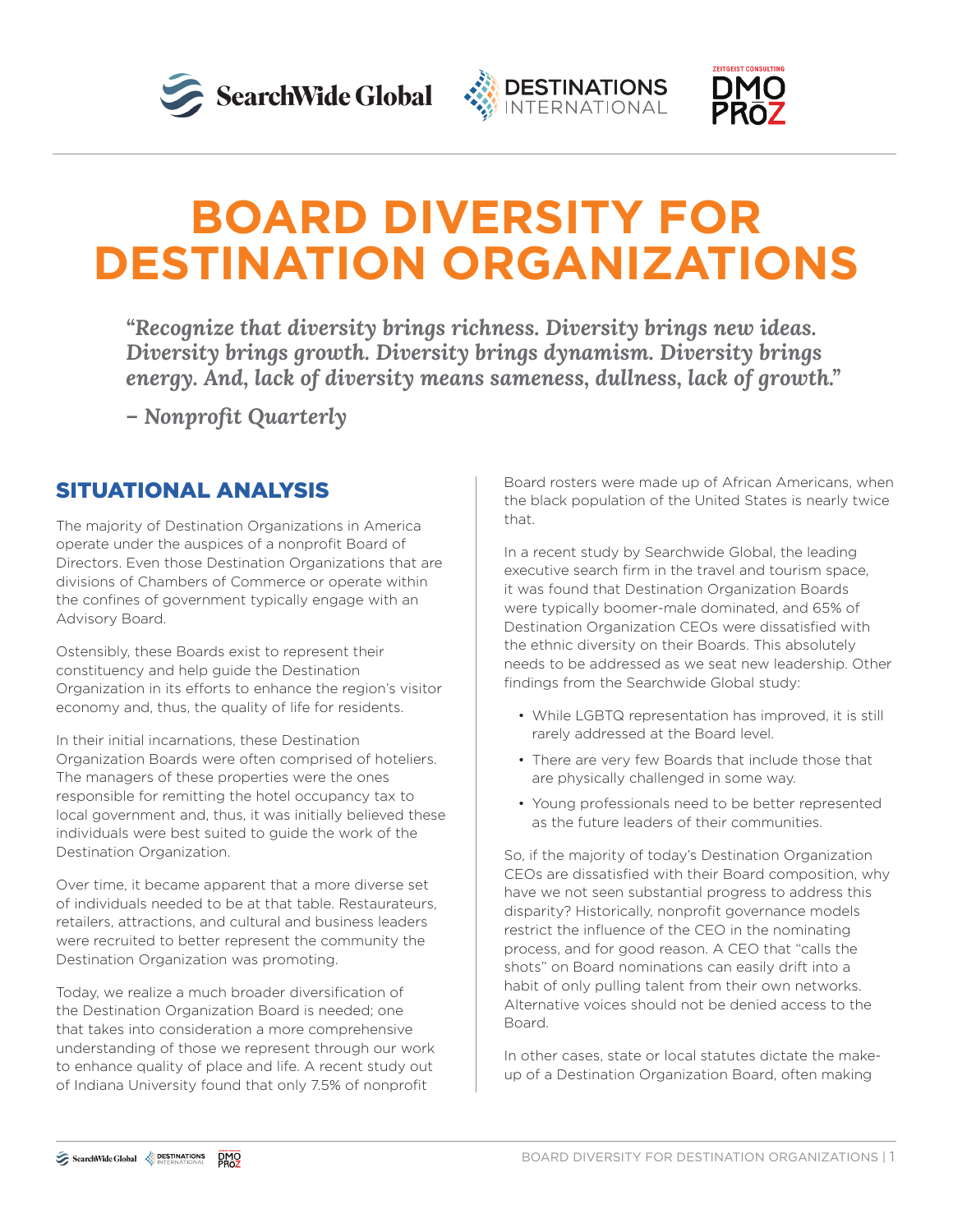it impossible for the organization to place a diverse set of individuals in available seats. And, in situations in which all seats are appointed by investing governments or other organizations, the Destination Organization is completely at the mercy of the appointers.

As the nation increasingly recognizes its lack of diversity and inclusion in opportunities for minority communities, it is clear that change must begin at home. Destination Organizations must more accurately represent the community they serve, both internally (staff) and at the Board level, which may require a change in bylaws or state statutes.

Effective leadership is forged by a number of factors, including life experience. It's vital to have individuals of different backgrounds help guide the organization's future, whether those backgrounds were shaped by race, gender, sexual orientation, physical abilities or industry experience.

While Board members must share the same values and mission of the organization on which they serve, the best Boards are made up of individuals who have experienced different life paths from which they can share their unique perspectives on the challenges and opportunities ahead.

Without diversity, Destination Organization leadership will not be prepared to advocate for the interests of their community when speaking to legislators, community leaders or investors. Without Board diversity, it is unlikely that key diversity initiatives will remain a top priority for Destination Organizations and a consistent pillar in strategic plans. History has shown us that without diversity at the Board level, these conversations will, over time, become less and less important in the boardroom and, thus, be more likely to slip off the radar for the CEO.



However, with a balanced set of diverse voices on the Board, the CEO will have clear accountability and metrics to measure the impact and success of diversity on many levels, especially the areas brought to our attention by Black travel industry leaders in their open letter entitled, A NEW Vision for the TRAVEL Industry:

*"We are…saddened by the deafening SILENCE from many of our peers and colleagues in this industry. To paraphrase civil rights activist Eldridge Cleaver, "If you are not a part of the solution, you are a part of the problem." Clearly, whether we realize it, admit it, or like it, all of our lives have been impacted and our world has changed. This industry must and will also change. HOW will be determined by the actions we take NOW. One thing is for sure, going forward, we can no longer "do business as usual."* 

# $\overline{\mathbf{L}}$

**Clearly, whether we realize it, admit it, or like it, all of our lives have been impacted and our world has changed. This industry must and will also change.**

Excerpt from the open letter: *A NEW Vision for the TRAVEL Industry* written by Black travel industry leaders

"Although it is not imperative for creating change, history has taught us that it is helpful for those concerned to fully recognize the NEED for changes to be made. So if we can at least begin by accepting that racism has no place in this country or our industry, perhaps a starting point for making things better would be to establish meaningful platforms to have open conversations to LISTEN to those in the industry, as well as the broader traveling public whose experiences are shaped by the policies and decisions made by those of us in positions of leadership."

A 2017 McKinsey & Company analysis of over 1,000 Boards found that those corporations with an ethnically diverse roster had a 33% likelihood of outperforming on profitability than those that did not. While Destination Organizations are not generally focused upon "profitability," the implications are clear. Operating with a more diverse Board sets organizations up for greater success than those who do not.

As Boards progress down this path, they must not be driven by tokenism or fulfilling a quota. Boards must be dedicated to diversifying the voices at the table to engender deeper and more reflective conversation and debate on those topics that matter most to the community.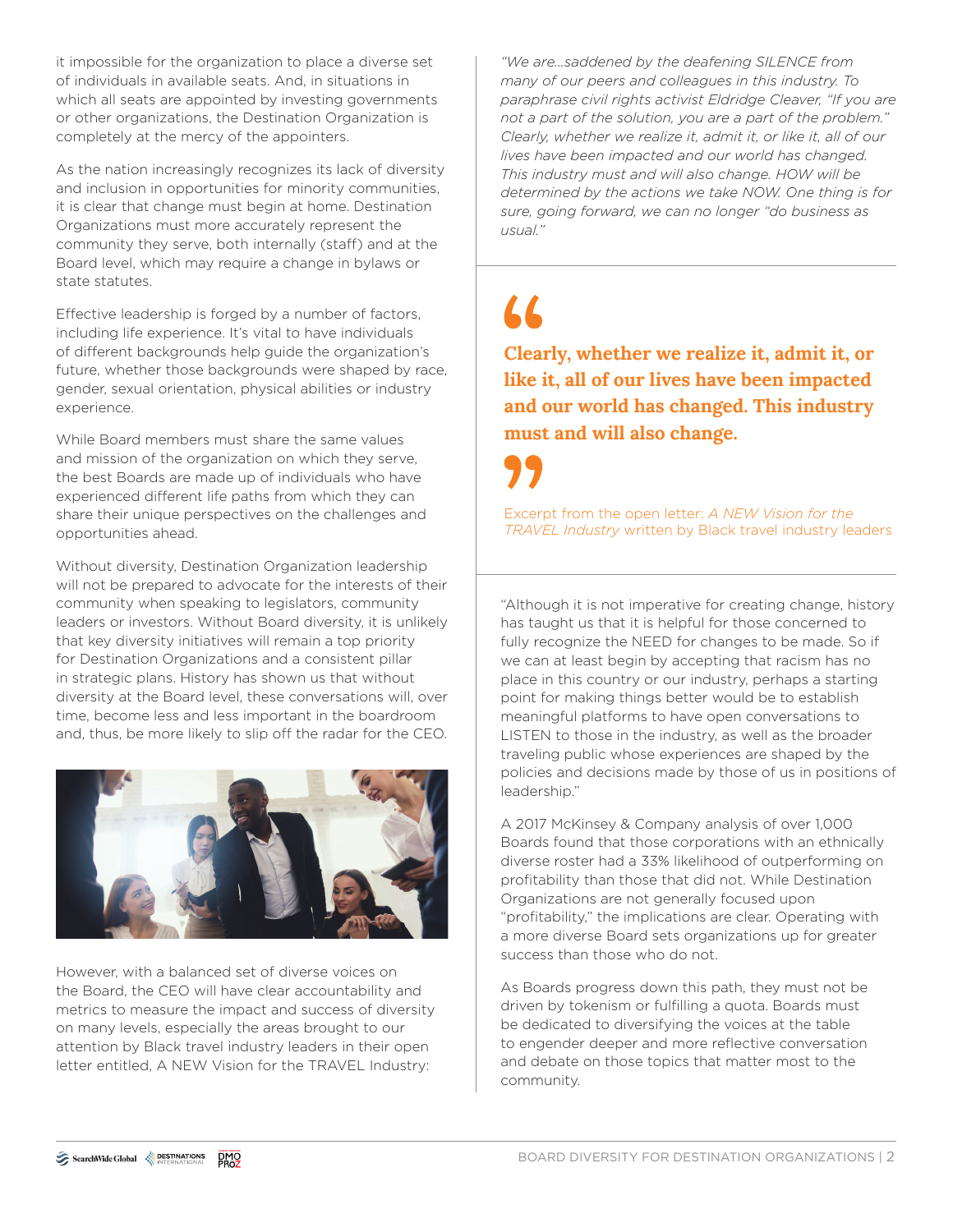As intentional as they may be, Destination Organization Boards will never achieve perfect diversity. Just as the pursuit of perfection is a journey and not a destination, so will our efforts be. Understand that absolute diversity would create a Board the size of which would become completely unwieldy and unable to effectively perform. But we can try, year after year, to get it right.

The "end game" is to leave no stone unturned in our effort to identify ways to bring more diversity to the conversation, and then "make it so."

Our communities deserve no less.



## STEP BY STEP

**1. The uncomfortable conversation.** Is the Board and Organization willing, ready and able to address diversity, equity and inclusion in a meaningful way? If not, you can stop right here. But you know you shouldn't.

### **2. Perform an honest assessment of whether the Destination Organization Board represents the community it serves.**

The Board must go beyond representing the hospitality community to ensuring diversity in race, ethnicity, age, gender, mobility, sexual orientation, etc. Ask what the Organization means when it says it supports diversity. Evaluate the culture of the Organization and the institutionalized rationales for how the present Board was selected and seated. Identify where Board diversity is weak and where success has been achieved.

#### **3. Develop a public-facing statement regarding the Organization's unwavering support of diversity, equity and inclusion both internally and community-wide.**

If you don't know where to start, there are scores of excellent examples from corporate America. Add it to your website, your Annual Report and have the Statement ready when clients or the media asks for the Organization's position.

**4. Establish a standing committee dedicated to ensuring diversity, equity and inclusion both internally and community-wide.**

Build the committee with a diverse cross section of the community that is well-connected within their unique networks. A large part of the reason diversity has not been realized on Destination Organization Boards is that nominating committees are often made up of existing Board members who call upon their peer network to fill open Board seats, inadvertently making it a closed club.

- **5. Establish goals for diversity at all levels of the organization (board, committees & staff).** Boards are more inclined to achieve goals than vague initiatives.
- **6. Create a Board Nominating Committee that includes community leaders that did not hold Board seats.**

Include leadership from under-represented segments of the community to ensure that a more diverse set of candidates can be identified and considered. The CEO should be an integral member of this committee, as they likely have connections within networks the Board may not, and it is their job to identify the needs of the organization for the committee and Board's consideration.

### **7. Create a Board Development Matrix to guide the nomination process.**

A matrix ensures that personal bias or friendships don't cloud decision making. Assign points for each important aspect each candidate brings to the table:

- Diversity (as outlined above)
- Influence within their network
- Influence in the community
- **8. Reach out to influential leaders within each target community for recommendations for future Board members.**

We cannot rely on the Board's existing networks to achieve diversity. Develop new pipelines to engage underserved communities to attract future talent.

#### **9. Upon seating the new operating year's Board, develop an intentional onboarding process prior to the first meeting of the year.**

To ensure total Board engagement, an onboarding event should be scheduled prior to the first Board meeting of the year to ensure that all Board members are ready to meet the job at hand with a full understanding of the opportunities and challenges ahead. All Board members should attend; veterans should be there to both welcome new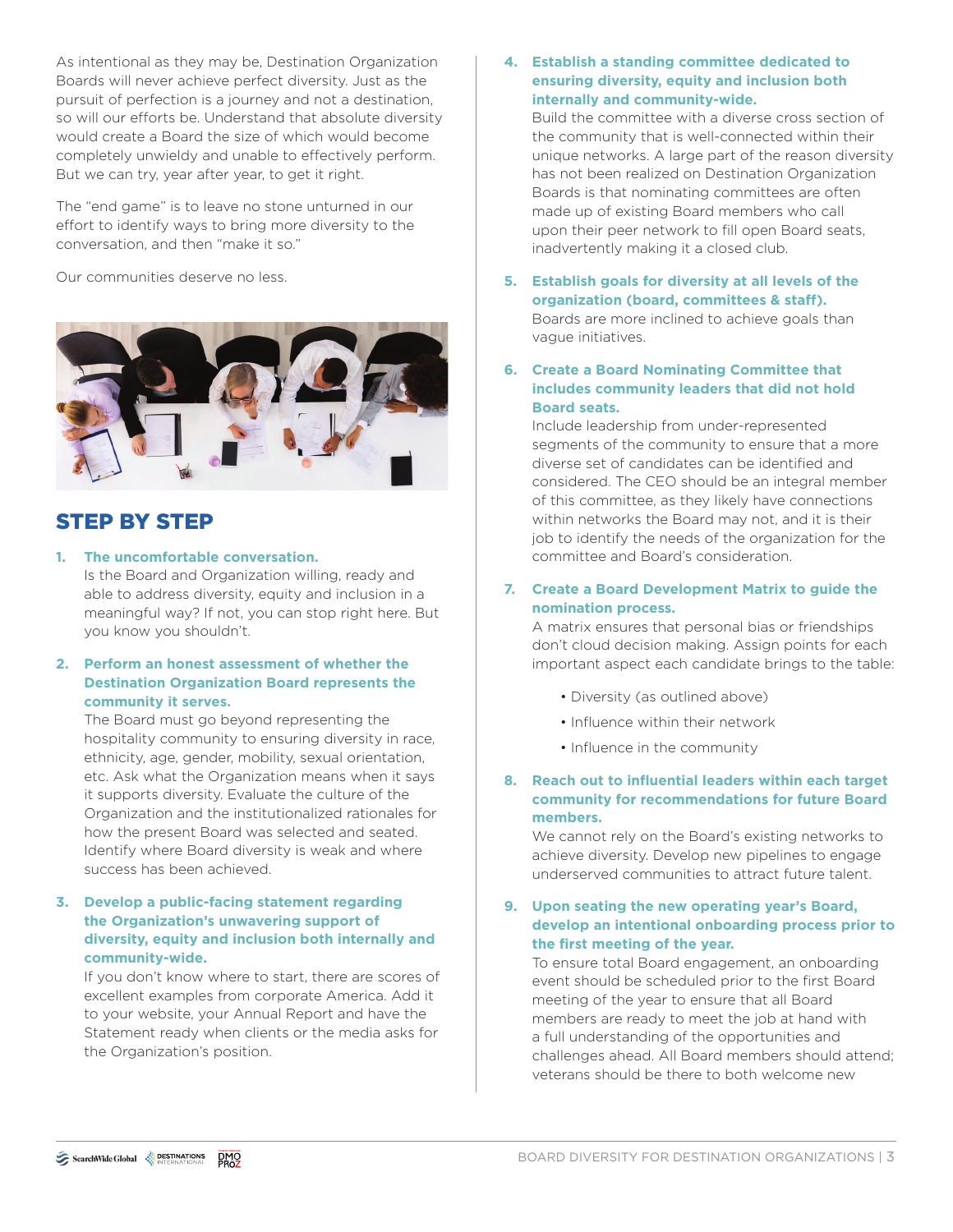members and benefit from a refresher course on the issues before the Destination Organization and Destination. This is also the meeting in which the ground rules are clearly established that assimilation of new Board members will not be tolerated. The best Boards want members that question the status quo and make it clear that dissent is valued as critical to future success.

### **10. Develop a pipeline of future candidates to operationalize the process.**

Be purposeful in creating committees and task forces that are as diverse in representation as possible to ensure that your initial efforts in diversity, equity and inclusion are not "one and done." If yours is a college town that offers an MBA program, consider a Board Fellows Program to add nonvoting student Board members who are encouraged to participate in discussions and share their unique knowledge and perspective. These students could also be called upon to materially participate in Board projects and initiatives.

## INITIAL OPPORTUNITIES FOR THE NEXT BOARD TO CONSIDER

#### **1. Develop organizational procurement policies that ensure a percentage of purchases and professional services are from Black and/or minority-owned businesses.**

PHL Diversity has found that many minority business owners, while successful in their own neighborhoods, are not aware of the opportunities available to bid on contracts for the Destination Organization, event clients and other typically non-minority business opportunities. Destination Organizations need to be intentional in making these opportunities known and available in these communities.

#### **2. Establish a standing committee of diverse representatives to review all marketing and sales materials, images and campaigns to ensure messaging is accurate and speaks to diverse and targeted audiences.**

As much as Destination Organizations say they portray a diverse image of their communities, the reality is that many don't. A standing committee to review and suggest imagery, video and messaging should be viewed as a blessing to Marketing Departments that are desperate to "get it right."

#### **3. The Board is to direct the CEO to ensure that the Destination Sales Team dedicates itself to assisting convention and event clients in diversifying their**

#### **program and local procurement from diverse speakers and vendors.**

Our clients are just as interested in doing the right thing when it comes to diversity, but they are even more unaware of how to do it in a town in which they do not live. The Destination Organization can be the destination consultant who suggests adding a keynoter from the community that can both welcome and inspire and may come from a diverse background. Or, for that after-hours event, connect the planner to non-traditional caterers or event planners to broaden business opportunities for companies that have not typically been engaged with the Destination Organization.



## TIMELINE

All Destination Organizations operate under their unique calendars. Some work within operating years that are on a calendar basis (January through December), some are fiscal (July through June) and others follow other formats.

#### **WHAT TO DO RIGHT NOW**

At your next Board meeting, begin asking the hard questions in our step-by-step process to achieve Board diversity. If the answers to Step 1 is "yes" and the answer to 2 is "no," entertain a motion to change the bylaws, if necessary, to immediately add ex-officio seats to the Board to achieve an initial level of diversity. This will signal to under-represented communities that the Destination Organization is serious about inclusion and equity and will, at the same time, add diverse voices to the larger conversation of achieving long-range and sustainable diversity.

If your Destination Organization does not control a majority of the seats on the Board, schedule conversations with the entities that do and impress upon them the urgent need to reimagine how the Board is seated, focusing on this moment in time as an opportunity to achieve meaningful changes in how business is conducted in the community.